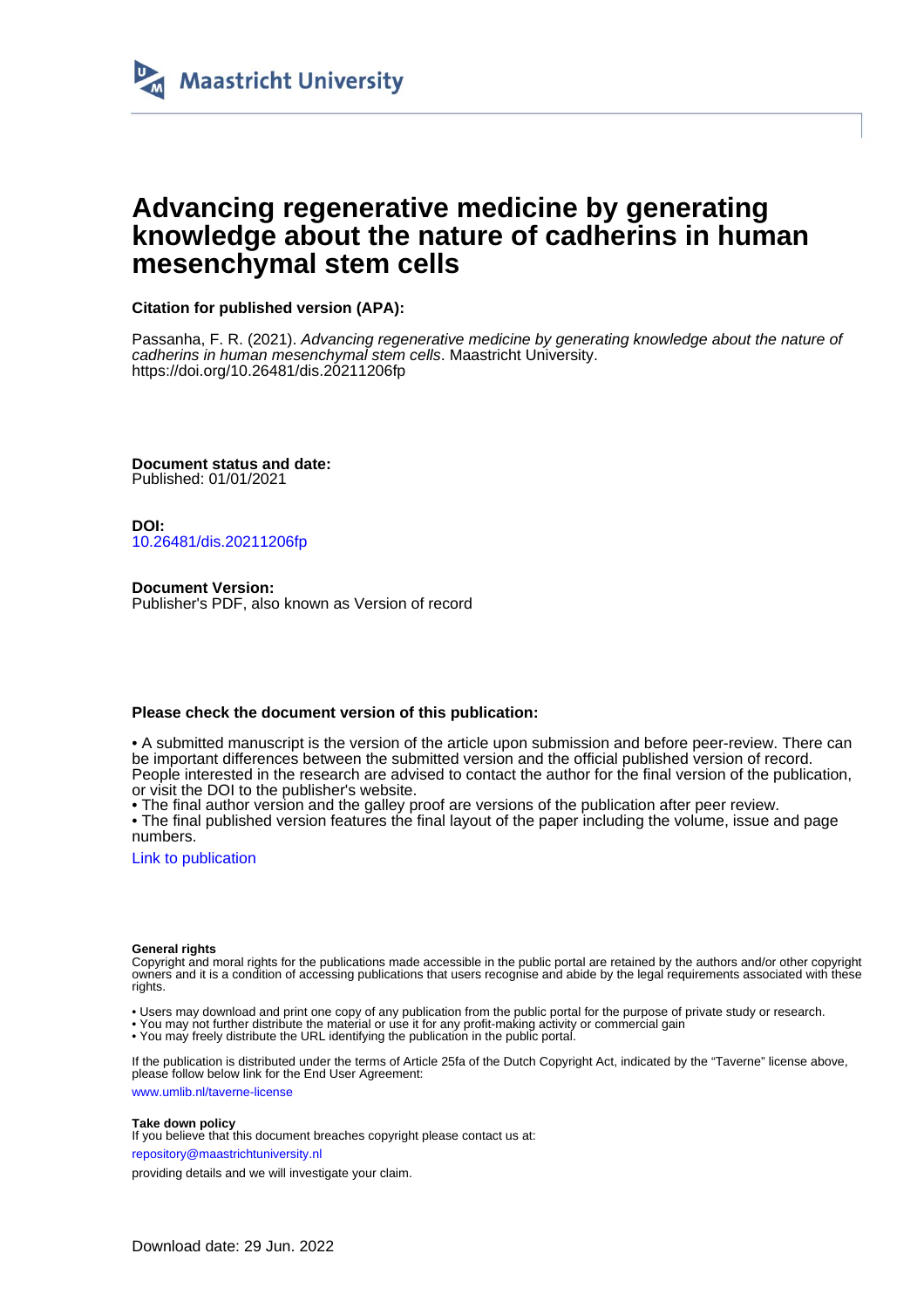## **SUMMARY**

he acquisition of a specific cell fate is one of the core aims of tissue engineering and regenerative medicine. When it comes to engineering cell environments, the focus of the field thus far has been on how cells respond to cues from the extracellular matrix, but this thesis is aimed towards generating knowledge on the importance of cell–cell adhesion proteins. More specifically, this thesis aims to better understand the role of cadherins, a family of cell–cell adhesion molecules, in the behavior of bone marrow–derived human mesenchymal stem cells (hMSCs). To this end, in Chapter 2, we examine cadherins through the lens of a tissue engineer and propose that tissue engineering could be more successful if scientists would take lessons from cadherin biology, as they are a major driving force in tissue formation and because they can influence important cell behavior. This is complementary to most efforts to date that have been inspired by cell–extracellular matrix interactions. We aim to make cadherin biology more accessible to tissue engineers by giving an overview of the diversity of the cadherin family, discussing the key characteristics that make cadherins ideal for tissue engineering approaches, and elaborating on the functional significance of cadherins in the context of tissue engineering. T

There is significant evidence to suggest that aggregate cultures have a positive influence on fate decisions compared to monolayer cultures, presumably through cell–cell interactions, but little is known about the specific mechanisms. In Chapter 3, we provide insight into the critical role of the dimensionality of cell–cell interactions in determining cell fate. We demonstrate that during differentiation, there is a switch in the expression of cadherin-2 to cadherin-11 in cells cultured as a monolayer, which is not evident in the aggregate cultures. We also show that the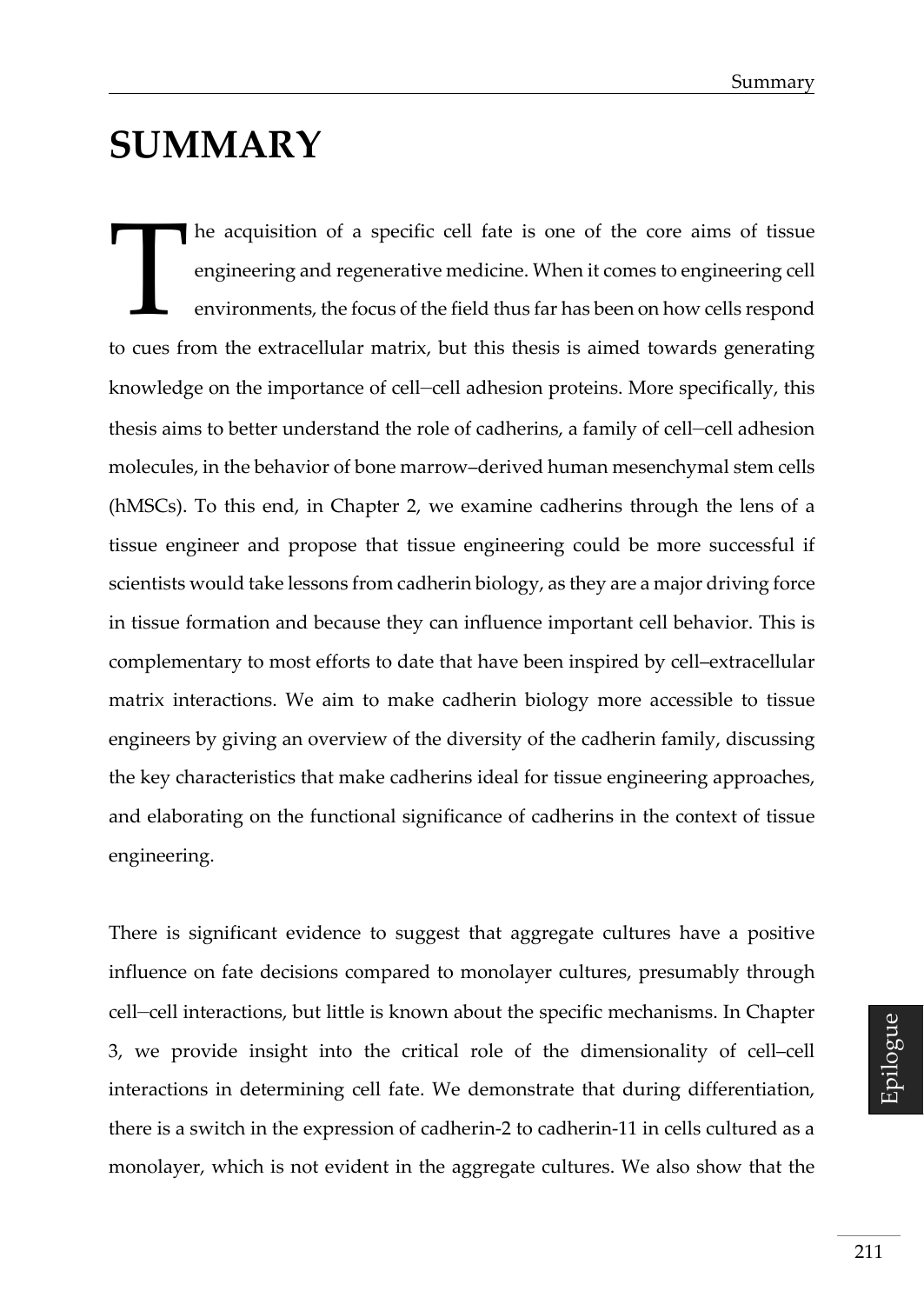loss of certain cadherins influences cell fate towards the osteogenic and adipogenic lineages.

In Chapter 4, we follow up on the finding observed in Chapter 3 by providing evidence to explain how knocking down cadherin-11 in hMSCs leads to changes in the adipogenic differentiation potential. The importance of the extracellular matrix in influencing cell behavior is unquestionable, and we demonstrate that knocking down cadherin-11 changes the extracellular matrix composition via the transforming growth factor beta 1 pathway, thereby affecting cell differentiation. Chapter 5 implicates cadherin-11 in the regulation of hMSC behavior by asking how cadherin-11 brings about changes in signaling pathways despite it having no intrinsic signaling activity. We explore the cross-talk between cadherin-11 and receptor tyrosine kinases (RTKs) and we demonstrate that RTK activity changes in hMSCs lacking cadherin-11, which thereby brings about changes in cell proliferation via the mitogen-activated protein kinase pathway.

Next to studying cadherins, in Chapter 6 of this thesis, we study hMSCs as scaffoldfree self-assembled aggregates of low and high cell number and compare them to cell-laden alginate hydrogels with and without arginine–glycine–aspartic acid peptides. We found that alginate hydrogels had persistently more living cells for a longer period in culture and that a weeklong culture of hMSCs in 3D culture, whether as aggregates or cell-laden alginate hydrogels, reduced their proliferation over time. The findings of this study improve our understanding of how aggregate cultures differ with or without a hydrogel carrier.

Overall, this thesis adds fundamental knowledge to our understanding of how to influence hMSC behavior and can be a stepping-stone towards improving cell- and material-based regenerative medicine approaches.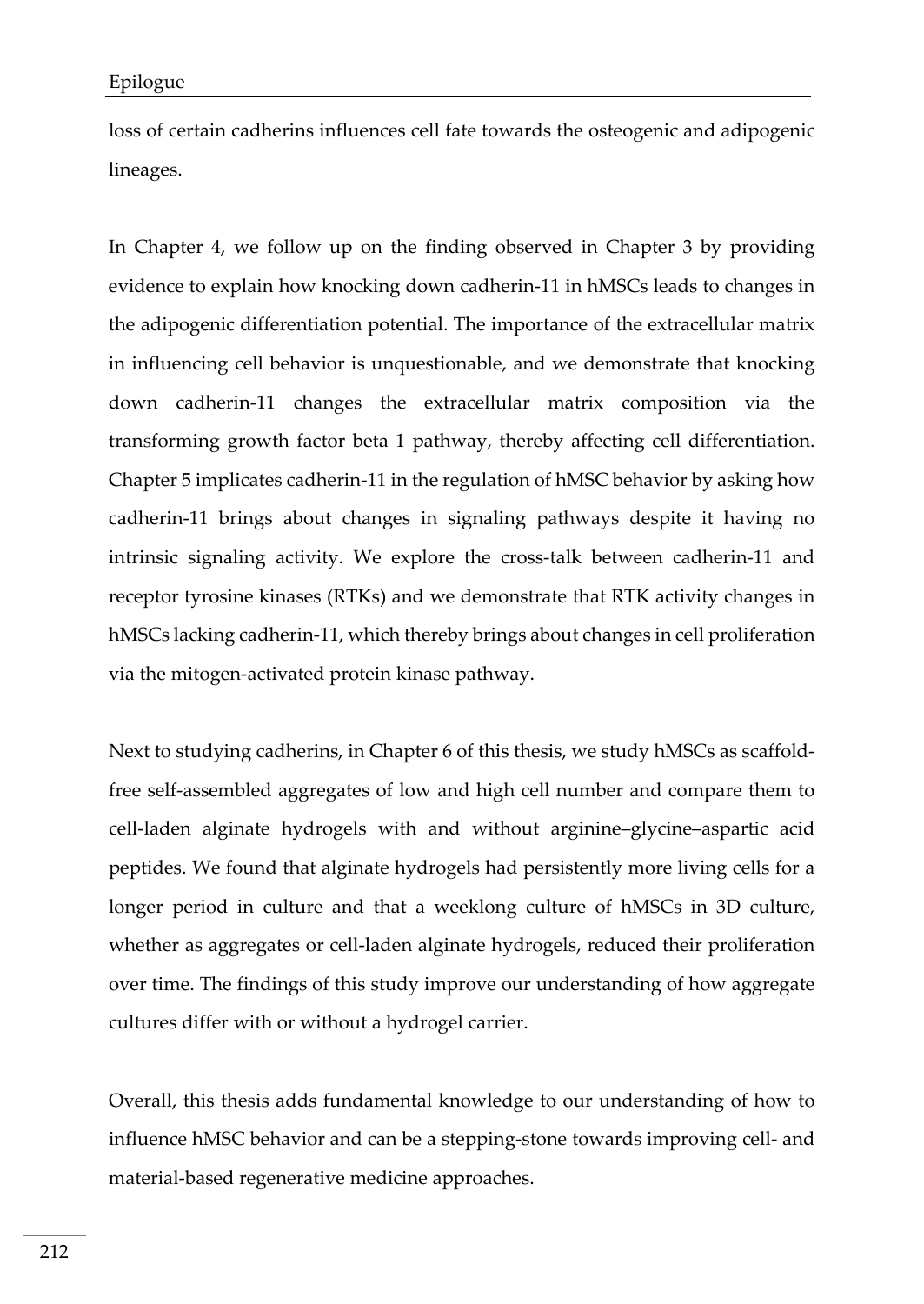# **SAMENVATTING**

et verwerven van een specifiek lot van een cel is een van de kerndoelen van tissue engineering en regeneratieve geneeskunde. Bij het maken van een nagebootste biologische omgeving, lag tot nu toe de focus op hoe cellen zich gedragen onder invloed van de extracellulaire matrix in die omgeving. Het onderzoek beschreven in dit proefschrift is gericht op het genereren van kennis over het belang van cel-cel adhesie-eiwitten en hun invloed op cel gedrag. In het bijzonder beoogt dit proefschrift een beter inzicht te geven in de rol van "cadherins", een specifike familie van cel-cel adhesiemoleculen, op het gedrag van uit het beenmerg afkomstige menselijke mesenchymale stamcellen (hMSC's). In hoofdstuk 2 bekijken we "cadherins" door bril van een "tissue engineer" om met als doel de regeneratieve geneeskunde te bevorderen. Het doel is om meer inzicht te verkrijgen in de invloed van cadherins op cellen voor toepassingen in regeneratieve geneeskunde door de diversiteit van de cadherin familie te beschrijven, en daarnaast de belangrijkste kenmerken te bespreken van cadherins die een belangrijk effect kunnen hebben op cel gedrag en functie in de context van tissue engineering. H

Er is significant bewijs dat suggereert dat geaggregeerde driedimensionale celkweek, cellen die in kleine bolletjes gegroeid worden, een significant positieve invloed hebben op het gedrag en differentiatie van deze cellen, in vergelijking tot dezelfde cellen die op een traditioneel twee dimensionale wijze gekweekt worden, vermoedelijk veroorzaakt doordat cel-cel interacties in de driedimensionale omgeving anders zijn dan in een twee dimensionale omgeving. Er is tot nu toe maar erg weinig bekend over de specifieke onderliggende mechanismen die hierbij een rol spelen. In Hoofdstuk 3 geven we inzicht in de cruciale rol van de dimensionaliteit van cel-cel interacties bij het dicteren van cel gedrag. We laten zien dat er tijdens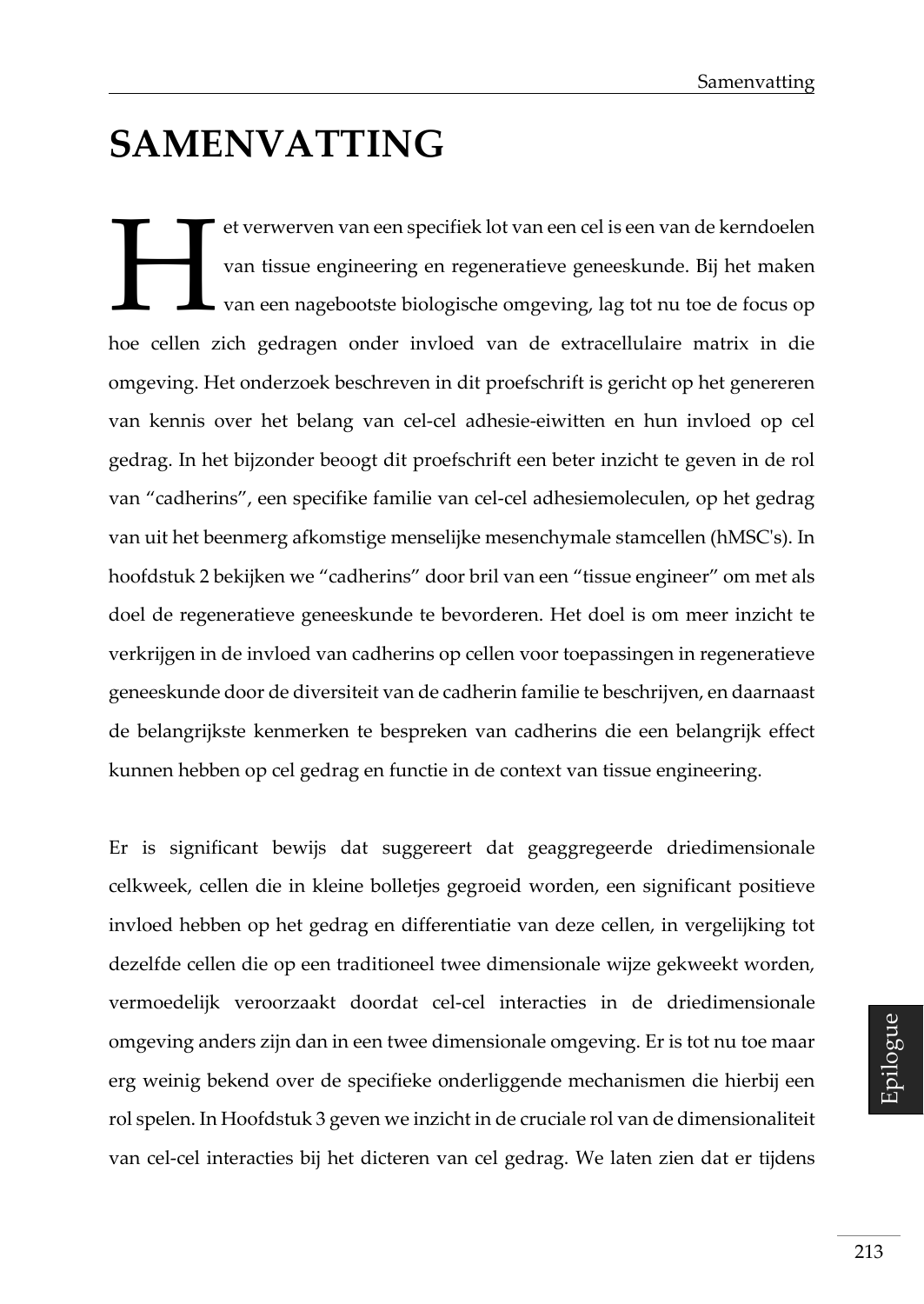differentiatie een omslag is in de expressie van cadherine-2 naar cadherine-11 in cellen die in op een plat vlak zijn gekweekt, wat niet voor de hand liggend is in de aggregaat cel kweek. We laten ook zien dat het verlies van bepaalde cadherines het lot van de cellen beïnvloedt in de richting van de osteogene en adipogene lijn.

In Hoofdstuk 4 volgen we de bevinding uit Hoofdstuk 3 op door bewijs te leveren hoe het uitschakelen van cadherine-11 in hMSC's leidt tot veranderingen in het adipogene differentiatiepotentieel. Het belang van de extracellulaire matrix bij het beïnvloeden van celgedrag staat buiten kijf, en we tonen aan dat na het uitschakelen van cadherin-11 de samenstelling van de extracellulaire matrix verandert via de zgn TGF bèta-1 route, waardoor de differentiatie van cellen wordt beïnvloed. Hoofdstuk 5 beschrijft de rol van cadherin-11 bij de regulatie van hMSC-gedrag door onderzoeken hoe cadherin-11 veranderingen in signaaltransductie teweegbrengt, ondanks dat het zelf geen intrinsieke signaaltransductie activiteit heeft. We onderzoeken de interactie tussen cadherine-11 en receptor-tyrosinekinasen (RTK's) en we tonen aan dat RTK-activiteit verandert in hMSC's zonder cadherine-11, wat leidt tot veranderingen in celgroei via de zgn. mitogen geactiveerde eiwitkinase signaal transductie route.

Naast het bestuderen van cadherins, bestuderen we in Hoofdstuk 6 van dit proefschrift hMSC's als zelf-geassembleerde aggregaten, zonder de ondersteuning van een op biomateriaal gebaseerde drager, met een lage en grote hoeveelheid cellen en vergelijken ze met cellen gezaaid in alginaathydrogelen met en zonder arginineglycine-asparagine-peptiden. We ontdekten dat alginaathydrogelen meer levende cellen bevatten voor een langere periode in kweek, en dat een weeklange kweek van hMSC's in 3D, hetzij als aggregaten of in een alginaathydrogel, hun groei in de loop van de tijd verminderde. De bevindingen van deze studie geeft ons meer inzicht in